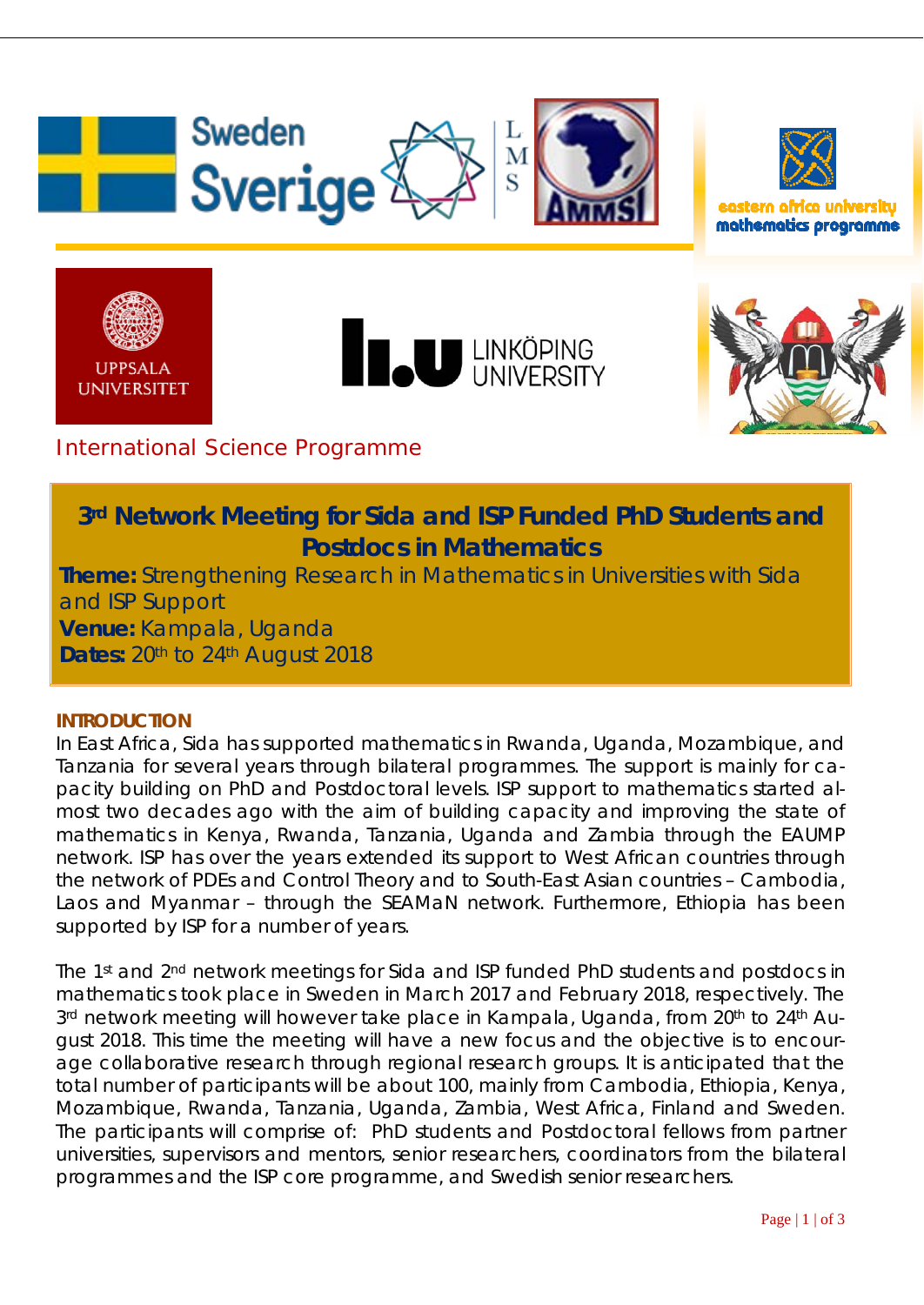

### **OBJECTIVE OF THE MEETING**

Provide a forum for interaction between PhD students, Postdoctoral fellows, mentors, supervisors and researchers in mathematics with a view of sharing experiences and creating sustainable research groups and networks.

#### **REQUEST FOR PARTICIPATION**

Participation can be requested by filling in the online form at [https://liu.se/artikel/third](https://liu.se/artikel/third-network-meeting-sida-isp-2018)[network-meeting-sida-isp-2018.](https://liu.se/artikel/third-network-meeting-sida-isp-2018) The deadline for registration is **30th June 2018**. When you register, you are expected to indicate which field of research you are closest to:

- **Pure mathematics:** Analysis or Algebra
- **Applied mathematics:** Mathematical modelling or Biomathematics
- **Statistics:** Probability theory or Statistical inference

These six fields of research will be the basis for the distribution of the participants into groups. **Letters of invitation** will be issued to participants upon request for processing of travel documents.

#### **SCIENTIFIC COMMITTEE**

- Prof. Martin Singull, Linköping University, Sweden (Chair)
- Dr. Addisalem Abathun, Addis Ababa University, Ethiopia
- Dr. Sony Chan, the Royal University of Phnom Penh, Cambodia
- Dr. Mwanzalima Makungu, University of Dar es Salaam, Tanzania
- Prof. João Paulo Munembe, Universidade Eduardo Mondlane, Maputo, Mozambique
- Dr. Japhet Niyobuhungiro, University of Rwanda
- Dr. Jared Ongaro, University of Nairobi, Kenya
- Dr. David Ssevviiri, Makerere University, Uganda
- Prof. Hamidou Toure, University of Ouagadougou, Burkina Faso

#### **LOCAL ORGANIZING COMMITTEE**

- Dr. John M. Mango, Makerere University (Chair)
- Dr. Juma Kasozi, Makerere University, Uganda (Secretary)
- Dr. Ismail G. Mirumbe, Makerere University, Uganda
- Dr. Betty K. Nannyonga, Makerere University, Uganda